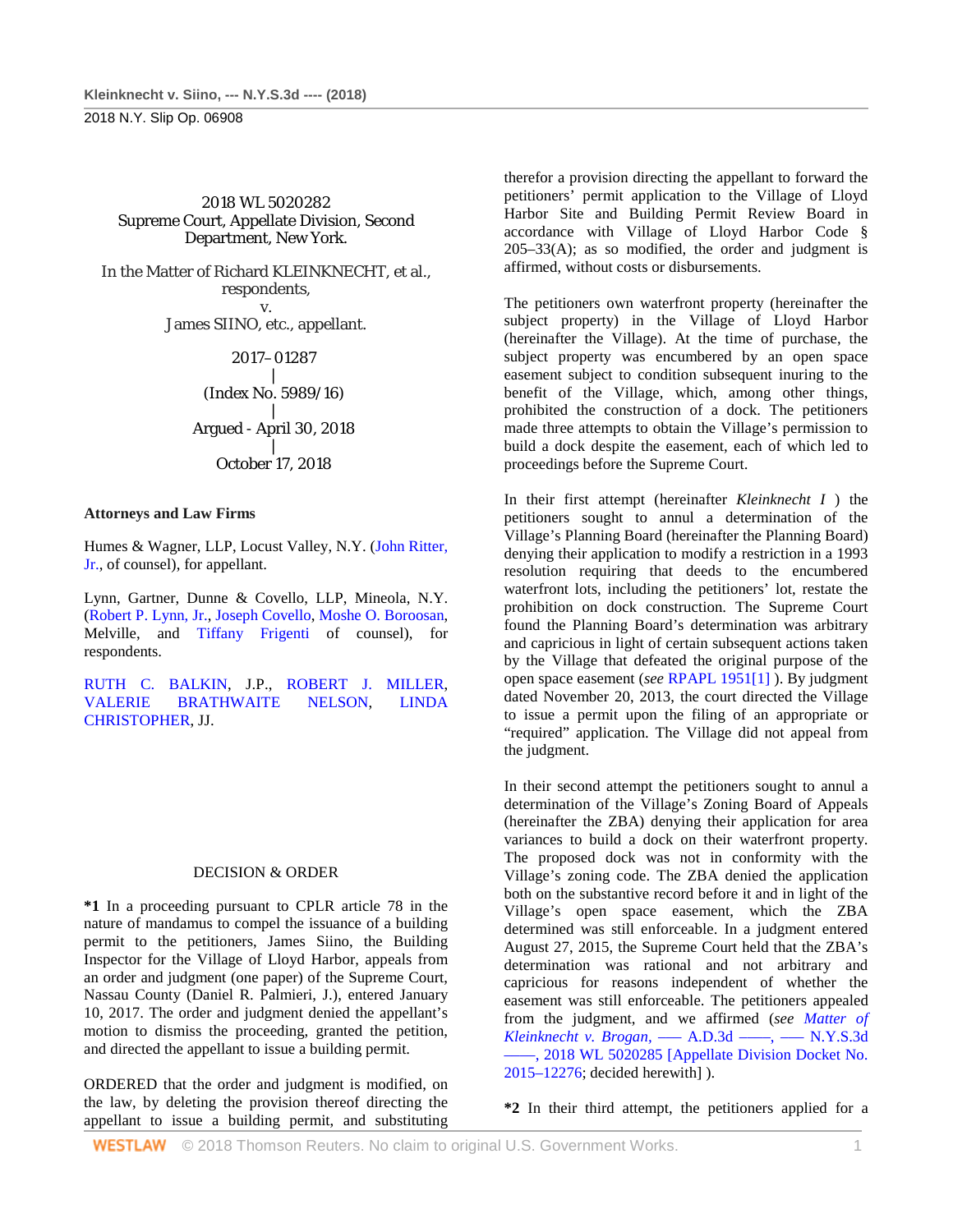2018 N.Y. Slip Op. 06908

permit to build a dock that purportedly conformed with the Village's zoning code. The Village's Building Inspector, James Siino (hereinafter the Building Inspector), refused to consider the permit application on the ground that the open space easement deprived him of jurisdiction to do so under the "parkland alienation doctrine." The petitioners commenced this proceeding in the nature of mandamus to compel the issuance of a building permit. The Building Inspector thereafter moved to dismiss the proceeding pursuant to [CPLR 404\(a\)](http://www.westlaw.com/Link/Document/FullText?findType=L&pubNum=1000059&cite=NYCPS404&originatingDoc=I76d9f570d23711e8ae6bb4b0ae8dca5a&refType=SP&originationContext=document&vr=3.0&rs=cblt1.0&transitionType=DocumentItem&contextData=(sc.DocLink)#co_pp_8b3b0000958a4) and CPLR  $3211(a)(4)$  and  $(5)$ . By order and judgment (one paper) entered January 10, 2017, the Supreme Court denied the Building Inspector's motion to dismiss the proceeding, granted the petition, and directed the Building Inspector to issue the requested permit. The Building Inspector appeals, and we modify.

" 'Mandamus ... is an extraordinary remedy that, by definition, is available only in limited circumstances' " (*[Matter of Willows Condominium Ass'n v. Town of](http://www.westlaw.com/Link/Document/FullText?findType=Y&serNum=2042293329&pubNum=0007980&originatingDoc=I76d9f570d23711e8ae6bb4b0ae8dca5a&refType=RP&fi=co_pp_sp_7980_536&originationContext=document&vr=3.0&rs=cblt1.0&transitionType=DocumentItem&contextData=(sc.DocLink)#co_pp_sp_7980_536)  Greenburgh,* [153 A.D.3d 535, 536, 60 N.Y.S.3d 233,](http://www.westlaw.com/Link/Document/FullText?findType=Y&serNum=2042293329&pubNum=0007980&originatingDoc=I76d9f570d23711e8ae6bb4b0ae8dca5a&refType=RP&fi=co_pp_sp_7980_536&originationContext=document&vr=3.0&rs=cblt1.0&transitionType=DocumentItem&contextData=(sc.DocLink)#co_pp_sp_7980_536)  quoting *Klostermann v. Cuomo,* [61 N.Y.2d 525, 537, 475](http://www.westlaw.com/Link/Document/FullText?findType=Y&serNum=1984126096&pubNum=0000578&originatingDoc=I76d9f570d23711e8ae6bb4b0ae8dca5a&refType=RP&originationContext=document&vr=3.0&rs=cblt1.0&transitionType=DocumentItem&contextData=(sc.DocLink))  [N.Y.S.2d 247, 463 N.E.2d 588\)](http://www.westlaw.com/Link/Document/FullText?findType=Y&serNum=1984126096&pubNum=0000578&originatingDoc=I76d9f570d23711e8ae6bb4b0ae8dca5a&refType=RP&originationContext=document&vr=3.0&rs=cblt1.0&transitionType=DocumentItem&contextData=(sc.DocLink)). " 'The general principle [is] that mandamus will lie against an administrative officer only to compel him [or her] to perform a legal duty, and not to direct how he [or she] shall perform that duty' " (*[Matter of Willows Condominium Ass'n. v. Town](http://www.westlaw.com/Link/Document/FullText?findType=Y&serNum=2042293329&pubNum=0007980&originatingDoc=I76d9f570d23711e8ae6bb4b0ae8dca5a&refType=RP&originationContext=document&vr=3.0&rs=cblt1.0&transitionType=DocumentItem&contextData=(sc.DocLink))  of Greenburgh,* [153 A.D.3d at 536, 60 N.Y.S.3d 233,](http://www.westlaw.com/Link/Document/FullText?findType=Y&serNum=2042293329&pubNum=0007980&originatingDoc=I76d9f570d23711e8ae6bb4b0ae8dca5a&refType=RP&originationContext=document&vr=3.0&rs=cblt1.0&transitionType=DocumentItem&contextData=(sc.DocLink))  quoting *[People ex rel. Schau v. McWilliams,](http://www.westlaw.com/Link/Document/FullText?findType=Y&serNum=1906005002&pubNum=0000577&originatingDoc=I76d9f570d23711e8ae6bb4b0ae8dca5a&refType=RP&originationContext=document&vr=3.0&rs=cblt1.0&transitionType=DocumentItem&contextData=(sc.DocLink))* 185 N.Y. 92, [100, 77 N.E. 785\)](http://www.westlaw.com/Link/Document/FullText?findType=Y&serNum=1906005002&pubNum=0000577&originatingDoc=I76d9f570d23711e8ae6bb4b0ae8dca5a&refType=RP&originationContext=document&vr=3.0&rs=cblt1.0&transitionType=DocumentItem&contextData=(sc.DocLink)). A party seeking mandamus must show a " 'clear legal right' " to relief (*[Matter of County of](http://www.westlaw.com/Link/Document/FullText?findType=Y&serNum=1990167740&pubNum=0000578&originatingDoc=I76d9f570d23711e8ae6bb4b0ae8dca5a&refType=RP&originationContext=document&vr=3.0&rs=cblt1.0&transitionType=DocumentItem&contextData=(sc.DocLink))  [Fulton v. State of New York,](http://www.westlaw.com/Link/Document/FullText?findType=Y&serNum=1990167740&pubNum=0000578&originatingDoc=I76d9f570d23711e8ae6bb4b0ae8dca5a&refType=RP&originationContext=document&vr=3.0&rs=cblt1.0&transitionType=DocumentItem&contextData=(sc.DocLink))* 76 N.Y.2d 675, 678, 563 [N.Y.S.2d 33, 564 N.E.2d 643,](http://www.westlaw.com/Link/Document/FullText?findType=Y&serNum=1990167740&pubNum=0000578&originatingDoc=I76d9f570d23711e8ae6bb4b0ae8dca5a&refType=RP&originationContext=document&vr=3.0&rs=cblt1.0&transitionType=DocumentItem&contextData=(sc.DocLink)) quoting *[Matter of](http://www.westlaw.com/Link/Document/FullText?findType=Y&serNum=1981128845&pubNum=0000578&originatingDoc=I76d9f570d23711e8ae6bb4b0ae8dca5a&refType=RP&fi=co_pp_sp_578_16&originationContext=document&vr=3.0&rs=cblt1.0&transitionType=DocumentItem&contextData=(sc.DocLink)#co_pp_sp_578_16) Legal [Aid Socy. of Sullivan County v. Scheinman,](http://www.westlaw.com/Link/Document/FullText?findType=Y&serNum=1981128845&pubNum=0000578&originatingDoc=I76d9f570d23711e8ae6bb4b0ae8dca5a&refType=RP&fi=co_pp_sp_578_16&originationContext=document&vr=3.0&rs=cblt1.0&transitionType=DocumentItem&contextData=(sc.DocLink)#co_pp_sp_578_16)* 53 N.Y.2d 12, [16, 439 N.Y.S.2d 882, 422 N.E.2d 542\)](http://www.westlaw.com/Link/Document/FullText?findType=Y&serNum=1981128845&pubNum=0000578&originatingDoc=I76d9f570d23711e8ae6bb4b0ae8dca5a&refType=RP&fi=co_pp_sp_578_16&originationContext=document&vr=3.0&rs=cblt1.0&transitionType=DocumentItem&contextData=(sc.DocLink)#co_pp_sp_578_16).

Here, the Village of Lloyd Harbor Code provides that "[e]very completed application for a building permit for the construction of any building within the [Village] ... shall be referred by the Building Inspector to the Site and Building Permit Review Board of the Village for review. Such referral shall be made within 21 days of the date that the completed application is received by the Building Inspector, provided that such application conforms in all respects to all other applicable laws and ordinances" (Village of Lloyd Harbor Code § 205–33[A] ). There is no dispute that the petitioners' application giving rise to this proceeding conforms in all respects to the zoning code. The Building Inspector therefore had a nondiscretionary legal duty to refer the petitioners' application to the site and Building Permit Review Board within 21 days (*see* Village of Lloyd Harbor Code § 205–33[A] ). The petitioners demonstrated that the Building Inspector refused to do so. The petitioners therefore established a clear legal right to compel the Building Inspector to comply with the Village of Lloyd Harbor Code § 205–33(A).

The Building Inspector contends that the petitioners failed to establish their clear legal right to relief because the Village held a valid open space easement enforceable against the petitioners. In response, the petitioners contend that the issue of the validity of the open space easement was decided in their favor in *Kleinknecht I,* and that the Building Inspector therefore is estopped from asserting its validity here. The petitioners are correct. "Collateral estoppel applies if the identical issue sought to be precluded was necessarily decided in an earlier action, at which the party opposing preclusion had a full and fair opportunity to contest the issue" (*[Auqui v. Seven Thirty](http://www.westlaw.com/Link/Document/FullText?findType=Y&serNum=2029853277&pubNum=0000578&originatingDoc=I76d9f570d23711e8ae6bb4b0ae8dca5a&refType=RP&originationContext=document&vr=3.0&rs=cblt1.0&transitionType=DocumentItem&contextData=(sc.DocLink))  One Ltd. Partnership,* [20 N.Y.3d 1035, 1037, 962](http://www.westlaw.com/Link/Document/FullText?findType=Y&serNum=2029853277&pubNum=0000578&originatingDoc=I76d9f570d23711e8ae6bb4b0ae8dca5a&refType=RP&originationContext=document&vr=3.0&rs=cblt1.0&transitionType=DocumentItem&contextData=(sc.DocLink))  [N.Y.S.2d 579, 985 N.E.2d](http://www.westlaw.com/Link/Document/FullText?findType=Y&serNum=2029853277&pubNum=0000578&originatingDoc=I76d9f570d23711e8ae6bb4b0ae8dca5a&refType=RP&originationContext=document&vr=3.0&rs=cblt1.0&transitionType=DocumentItem&contextData=(sc.DocLink)) 889; *see [Wax v. 716 Realty,](http://www.westlaw.com/Link/Document/FullText?findType=Y&serNum=2041857293&pubNum=0007980&originatingDoc=I76d9f570d23711e8ae6bb4b0ae8dca5a&refType=RP&originationContext=document&vr=3.0&rs=cblt1.0&transitionType=DocumentItem&contextData=(sc.DocLink))  LLC,* [151 A.D.3d 902, 904, 58 N.Y.S.3d 83\)](http://www.westlaw.com/Link/Document/FullText?findType=Y&serNum=2041857293&pubNum=0007980&originatingDoc=I76d9f570d23711e8ae6bb4b0ae8dca5a&refType=RP&originationContext=document&vr=3.0&rs=cblt1.0&transitionType=DocumentItem&contextData=(sc.DocLink)). " 'For the bar to apply, the issue must have been material to the first action and essential to the decision rendered therein, and it must be the point that is to be determined in the second action, such that a different judgment in the second [action] would destroy or impair rights or interests established by the first' " (*[Marceda v. Mitkowski,](http://www.westlaw.com/Link/Document/FullText?findType=Y&serNum=2039315544&pubNum=0007980&originatingDoc=I76d9f570d23711e8ae6bb4b0ae8dca5a&refType=RP&originationContext=document&vr=3.0&rs=cblt1.0&transitionType=DocumentItem&contextData=(sc.DocLink))* 141 [A.D.3d 508, 509–510, 35 N.Y.S.3d 246,](http://www.westlaw.com/Link/Document/FullText?findType=Y&serNum=2039315544&pubNum=0007980&originatingDoc=I76d9f570d23711e8ae6bb4b0ae8dca5a&refType=RP&originationContext=document&vr=3.0&rs=cblt1.0&transitionType=DocumentItem&contextData=(sc.DocLink)) quoting *[74](http://www.westlaw.com/Link/Document/FullText?findType=Y&serNum=2038655428&pubNum=0007980&originatingDoc=I76d9f570d23711e8ae6bb4b0ae8dca5a&refType=RP&originationContext=document&vr=3.0&rs=cblt1.0&transitionType=DocumentItem&contextData=(sc.DocLink))  Eldert, LLC v. Sharp,* [138 A.D.3d 819, 820, 29 N.Y.S.3d](http://www.westlaw.com/Link/Document/FullText?findType=Y&serNum=2038655428&pubNum=0007980&originatingDoc=I76d9f570d23711e8ae6bb4b0ae8dca5a&refType=RP&originationContext=document&vr=3.0&rs=cblt1.0&transitionType=DocumentItem&contextData=(sc.DocLink))  [543\)](http://www.westlaw.com/Link/Document/FullText?findType=Y&serNum=2038655428&pubNum=0007980&originatingDoc=I76d9f570d23711e8ae6bb4b0ae8dca5a&refType=RP&originationContext=document&vr=3.0&rs=cblt1.0&transitionType=DocumentItem&contextData=(sc.DocLink)). In *Kleinknecht I,* the Supreme Court considered a dispute arising from the petitioners' efforts to obtain a release from the Village's open space easement. In adjudicating that dispute, the court had before it all of the necessary evidence relating to the open space easement. The court directed the Village to issue a permit to the petitioners so that they could build a dock. Given the posture of that litigation, the court's directive, and the content of the court's decision, it is clear that the court necessarily decided the issue of whether the Village had, as against the petitioners, an enforceable property interest (*see* [RPAPL 1951\[1\]](http://www.westlaw.com/Link/Document/FullText?findType=L&pubNum=1000130&cite=NYRAS1951&originatingDoc=I76d9f570d23711e8ae6bb4b0ae8dca5a&refType=LQ&originationContext=document&vr=3.0&rs=cblt1.0&transitionType=DocumentItem&contextData=(sc.DocLink)) ), and that the court decided the issue in the petitioners' favor. Therefore, the Building Inspector, who was in privity with the Village officials in *Kleinknecht I* (*see Matter of Noble,* [31 A.D.3d 643, 645,](http://www.westlaw.com/Link/Document/FullText?findType=Y&serNum=2009572801&pubNum=0000602&originatingDoc=I76d9f570d23711e8ae6bb4b0ae8dca5a&refType=RP&fi=co_pp_sp_602_645&originationContext=document&vr=3.0&rs=cblt1.0&transitionType=DocumentItem&contextData=(sc.DocLink)#co_pp_sp_602_645)  [820 N.Y.S.2d 595\)](http://www.westlaw.com/Link/Document/FullText?findType=Y&serNum=2009572801&pubNum=0000602&originatingDoc=I76d9f570d23711e8ae6bb4b0ae8dca5a&refType=RP&fi=co_pp_sp_602_645&originationContext=document&vr=3.0&rs=cblt1.0&transitionType=DocumentItem&contextData=(sc.DocLink)#co_pp_sp_602_645), was estopped from asserting the validity of the open space easement in opposition to the instant CPLR article 78 petition (*see [Schwarz v. Schwarz,](http://www.westlaw.com/Link/Document/FullText?findType=Y&serNum=2041617914&pubNum=0007980&originatingDoc=I76d9f570d23711e8ae6bb4b0ae8dca5a&refType=RP&originationContext=document&vr=3.0&rs=cblt1.0&transitionType=DocumentItem&contextData=(sc.DocLink))* [150 A.D.3d 915, 917, 56 N.Y.S.3d 122;](http://www.westlaw.com/Link/Document/FullText?findType=Y&serNum=2041617914&pubNum=0007980&originatingDoc=I76d9f570d23711e8ae6bb4b0ae8dca5a&refType=RP&originationContext=document&vr=3.0&rs=cblt1.0&transitionType=DocumentItem&contextData=(sc.DocLink)) *[JPMorgan Chase](http://www.westlaw.com/Link/Document/FullText?findType=Y&serNum=2026679595&pubNum=0000602&originatingDoc=I76d9f570d23711e8ae6bb4b0ae8dca5a&refType=RP&originationContext=document&vr=3.0&rs=cblt1.0&transitionType=DocumentItem&contextData=(sc.DocLink))  Bank v. Ezagui,* [90 A.D.3d 714, 715–716, 934 N.Y.S.2d](http://www.westlaw.com/Link/Document/FullText?findType=Y&serNum=2026679595&pubNum=0000602&originatingDoc=I76d9f570d23711e8ae6bb4b0ae8dca5a&refType=RP&originationContext=document&vr=3.0&rs=cblt1.0&transitionType=DocumentItem&contextData=(sc.DocLink))  [454;](http://www.westlaw.com/Link/Document/FullText?findType=Y&serNum=2026679595&pubNum=0000602&originatingDoc=I76d9f570d23711e8ae6bb4b0ae8dca5a&refType=RP&originationContext=document&vr=3.0&rs=cblt1.0&transitionType=DocumentItem&contextData=(sc.DocLink)) *[Toscano v. 4B's Realty VIII Southampton Brick &](http://www.westlaw.com/Link/Document/FullText?findType=Y&serNum=2025242962&pubNum=0000602&originatingDoc=I76d9f570d23711e8ae6bb4b0ae8dca5a&refType=RP&originationContext=document&vr=3.0&rs=cblt1.0&transitionType=DocumentItem&contextData=(sc.DocLink))  Tile, LLC,* [84 A.D.3d 780, 781, 921 N.Y.S.2d 882\)](http://www.westlaw.com/Link/Document/FullText?findType=Y&serNum=2025242962&pubNum=0000602&originatingDoc=I76d9f570d23711e8ae6bb4b0ae8dca5a&refType=RP&originationContext=document&vr=3.0&rs=cblt1.0&transitionType=DocumentItem&contextData=(sc.DocLink)).

**\*3** The Building Inspector misplaces reliance on the "parkland alienation" doctrine. "Parkland alienation" is a long-standing common-law principle holding that "dedicated" parkland "is impressed with a public trust,